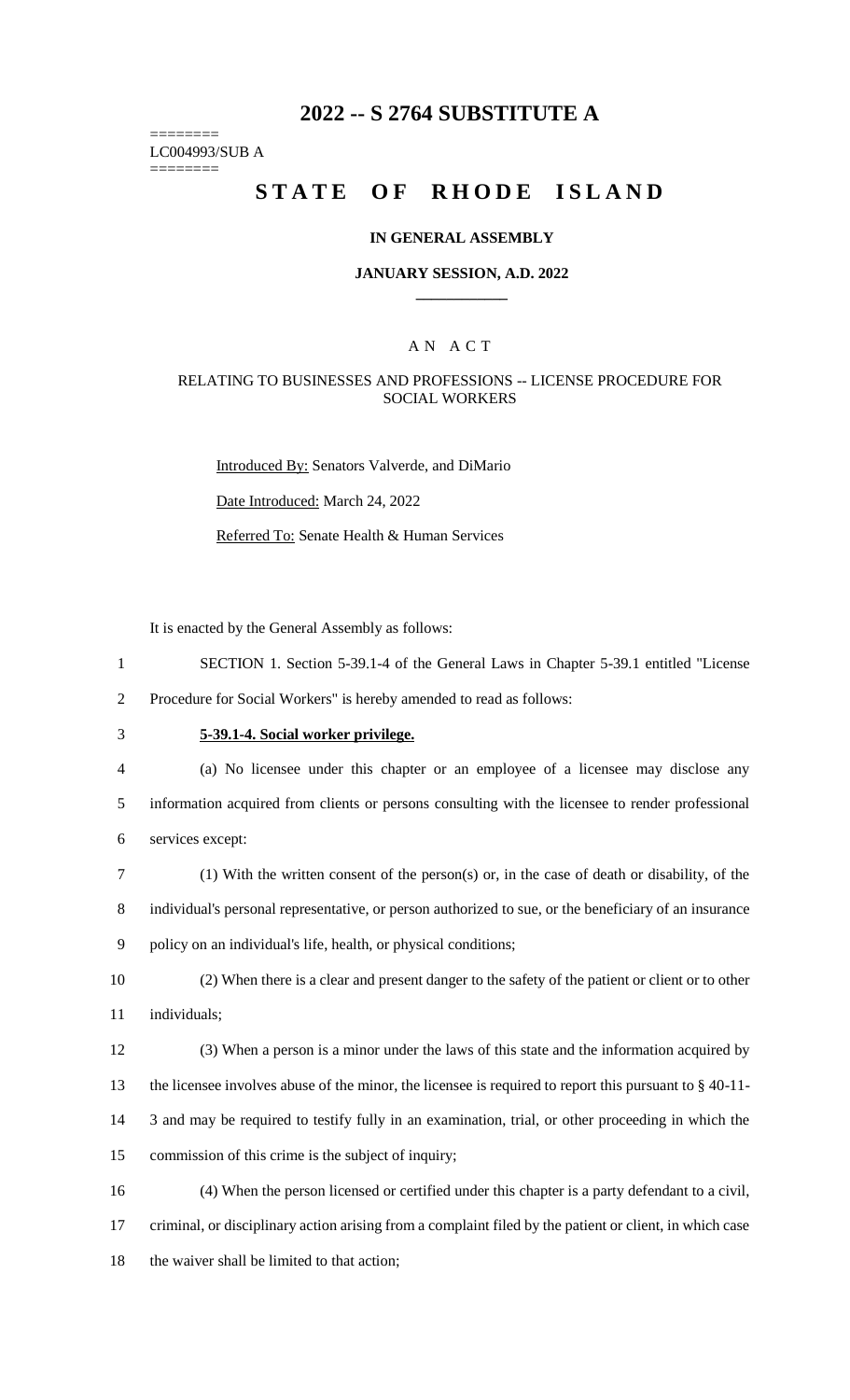(5) When the licensee is called upon to testify in court or administrative hearings concerning the potential for abuse or neglect in foster and adoptive placements; or (6) When the licensee is collaborating or consulting with an administrative superior on behalf of the client. (b) The provisions of this chapter do not apply to the following individuals: (1) Qualified members of other professions or occupations engaging in practices similar in nature to clinical social work; provided, that they are authorized by the laws of this state to engage in similar practices, do not represent themselves as a "licensed clinical social worker" or "licensed independent clinical social worker," and do not characterize their practices as clinical social work; (2) Students engaged in doctorate- or master's-level study in a school of social work accredited by the council on social work education; provided, that the students are practicing as part of a supervised course of study and designated by such titles as "social-work intern," "social-13 work trainee," "social-work student," or others clearly indicating training status; or 14 (3) State employees.; or (4) Individuals who have attained a masters of social work from an accredited college or university within the last two (2) years as long as that individual meets all of the following conditions: (i) The individual is authorized to take the examination required pursuant to regulations 19 promulgated by the department, and has not previously failed that examination more than once; 20 (ii) The individual performs all such social work services under the direct personal supervision of a person who holds a valid Rhode Island license as a licensed independent clinical 22 social worker pursuant to § 5-39.1-8; (iii) The individual is designated or identified as "social-work intern", "social-work 24 trainee" or other clearly indicating training status; and (iv) The individual does not hold themselves out to the public as any title or description 26 which states or implies that the individual is licensed to practice social work in Rhode Island. SECTION 2. This act shall take effect upon passage.

======== LC004993/SUB A ========